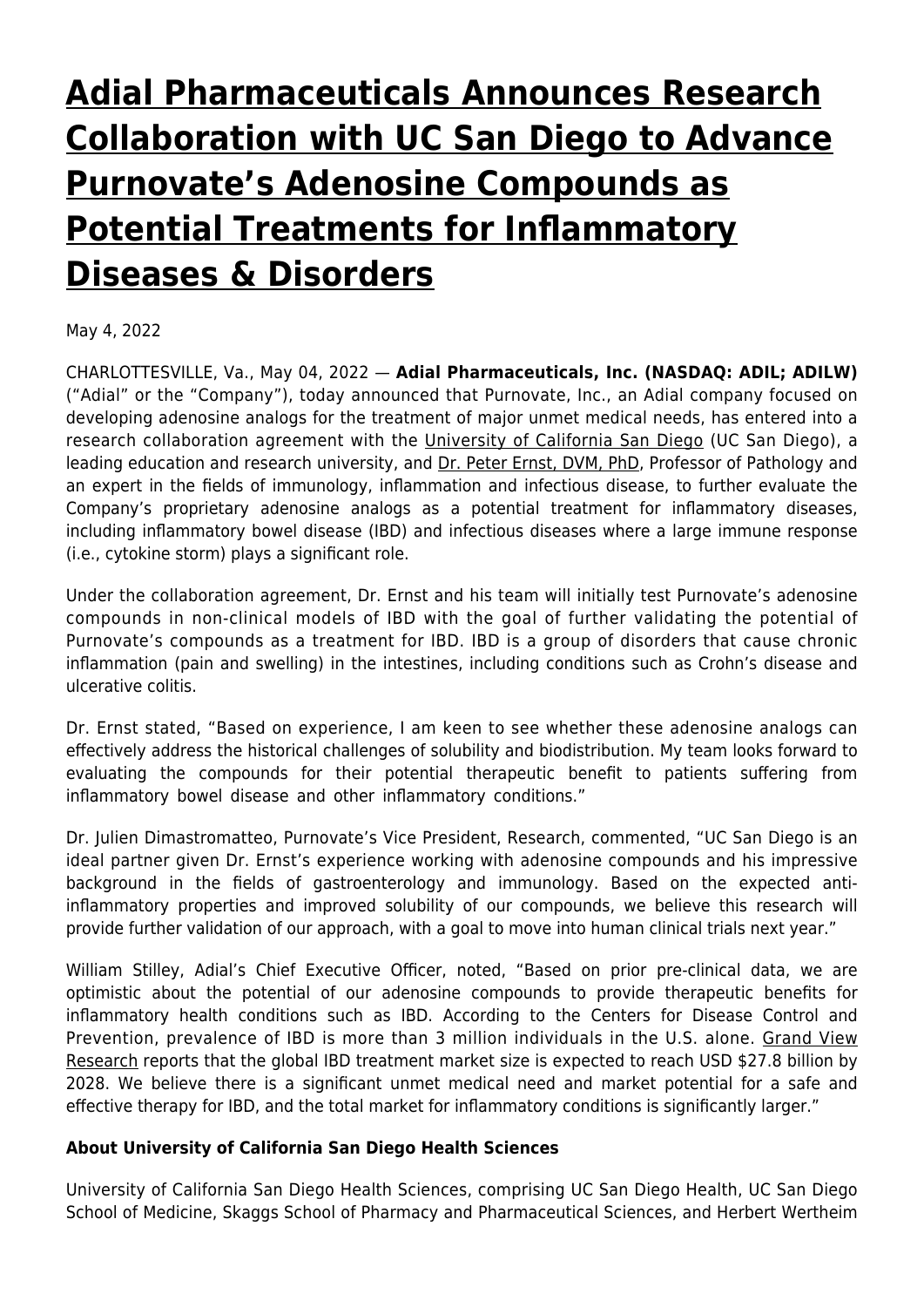School of Public Health and Human Longevity Science, is one of five academic medical systems within the University of California system. We are committed to improving patient care while also researching new treatments and training tomorrow's doctors, pharmacists and public health leaders. For more than 50 years, our renowned clinicians and scientists have made advances in numerous fields, including minimally invasive surgeries, personalized cancer therapy, cardiovascular treatment and surgery, transplantation, and early detection of autism. Our specialty patient care is consistently ranked among the nation's best by U.S. News & World Report.

### **About Purnovate, Inc.**

Purnovate, Inc., a wholly owned subsidiary of Adial Pharmaceuticals, Inc., is a pharmaceutical development and chemistry company focused on inventing and developing selective, potent, stable, and soluble adenosine analogs to treat diseases and disorders such as pain, asthma, wound/burn healing, inflammation, infectious disease, cancer, diabetes and non-alcoholic steatohepatitis (NASH).

#### **About Adial Pharmaceuticals, Inc.**

Adial Pharmaceuticals is a clinical-stage biopharmaceutical company focused on the development of treatments for addictions. The Company's lead investigational new drug product, AD04, is a genetically targeted, serotonin-3 receptor antagonist, therapeutic agent for the treatment of Alcohol Use Disorder (AUD) and is currently being investigated in the Company's landmark ONWARD™ pivotal Phase 3 clinical trial for the potential treatment of AUD in subjects with certain target genotypes, which are to be identified using the Company's proprietary companion diagnostic genetic test. A Phase 2b clinical trial of AD04 for the treatment of AUD showed promising results in reducing frequency of drinking, quantity of drinking and heavy drinking (all with statistical significance), and no overt safety concerns (there were no statistically significant serious adverse events reported). AD04 is also believed to have the potential to treat other addictive disorders such as Opioid Use Disorder, gambling, and obesity. The Company is also developing adenosine analogs for the treatment of pain and other disorders through its wholly owned subsidiary, Purnovate, Inc. Additional information is available at [www.adialpharma.com](https://www.globenewswire.com/Tracker?data=lsiAuDkKQxX24GDHN1a9bFf9s7weNaoqNIu664p5R1JWYhKcOUJTUvqxp6_AR--vHvAtzwz7-lHXH1LnIwMe0GPHOaRhbtLwJUGMg5DbyJg=).

#### **Forward Looking Statements**

This communication contains certain "forward-looking statements" within the meaning of the U.S. federal securities laws. Such statements are based upon various facts and derived utilizing numerous important assumptions and are subject to known and unknown risks, uncertainties and other factors that may cause actual results, performance or achievements to be materially different from any future results, performance or achievements expressed or implied by such forward-looking statements. Statements preceded by, followed by or that otherwise include the words "believes," "expects," "anticipates," "intends," "projects," "estimates," "plans" and similar expressions or future or conditional verbs such as "will," "should," "would," "may" and "could" are generally forwardlooking in nature and not historical facts, although not all forward-looking statements include the foregoing. The forward-looking statements include statements regarding the research by UC San Diego providing further validation of Purnovate's approach, the potential of Purnovate's adenosine compounds to provide therapeutic benefits for inflammatory health conditions such as IBD, the global IBD treatment market size being expected to reach USD \$27.8 billion by 2028, there being a significant unmet medical need and market potential for a safe and effective therapy for IBD, the total market for inflammatory conditions being significantly larger and the potential of AD04 to treat other addictive disorders such as opioid use disorder, gambling, and obesity. Any forward-looking statements included herein reflect our current views, and they involve certain risks and uncertainties, including, among others, our ability to complete clinical trials on time and achieve desired results and benefits as expected, our ability to obtain regulatory approvals for commercialization of product